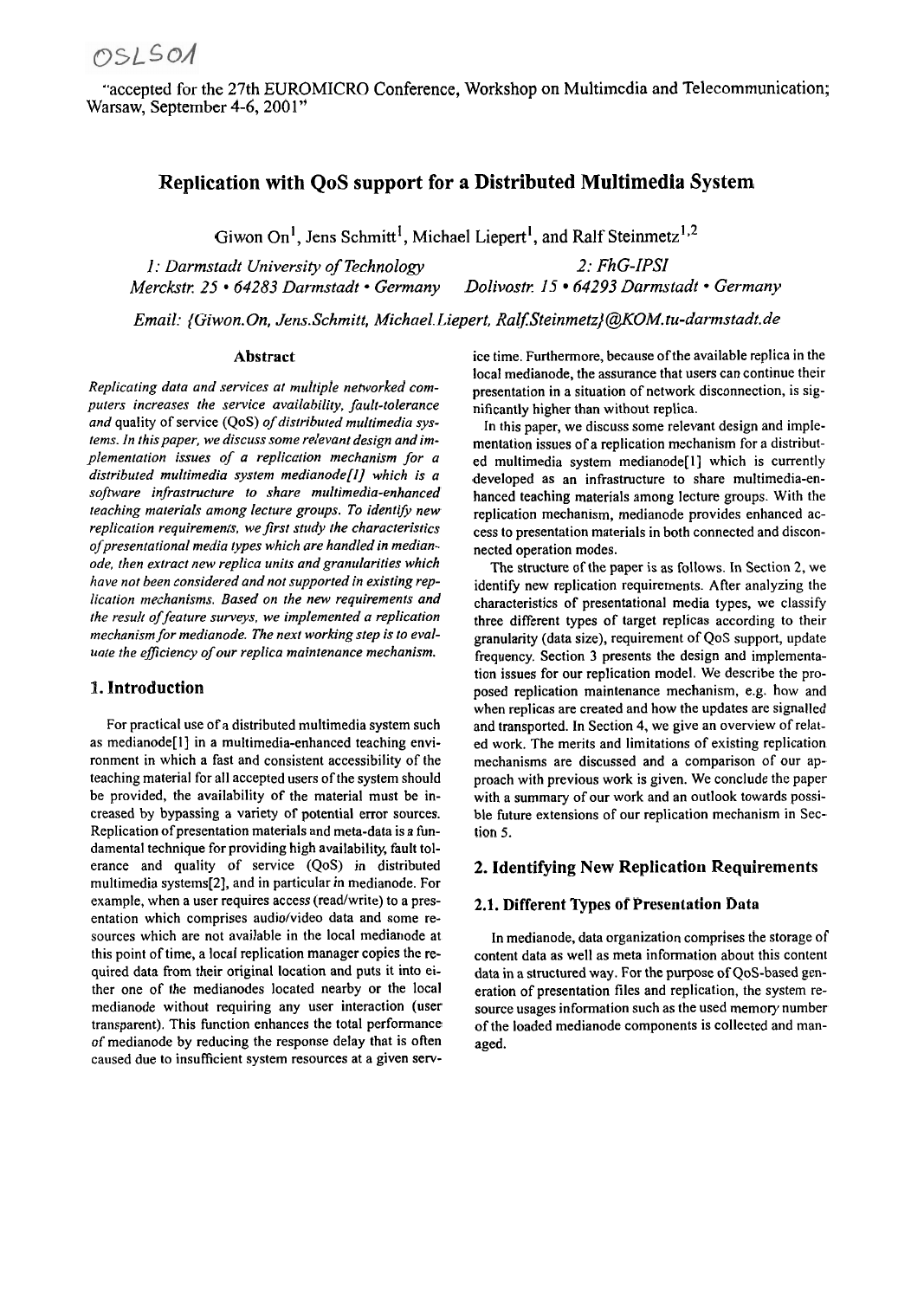The typical data types which can be identified in median-

| target data                 | availability<br>requirement | consistency<br>requirement | persistency | update<br>frequency | data size        | QoS<br>playback | global<br>interest |
|-----------------------------|-----------------------------|----------------------------|-------------|---------------------|------------------|-----------------|--------------------|
| presentation<br>description | high                        | middle<br>(high)           | yes         | low                 | small/<br>middle | not required    | yes                |
| organizational<br>data      | high                        | high                       | yes         | low                 | small            | not required    | yes                |
| file/data<br>description    | high                        | middle                     | yes         | middle              | small            | not required    | yes                |
| multimedia<br>resources     | high                        | middle                     | yes         | middle              | large            | required        | yes                |
| system<br>resources         | middle<br>(low)             | middle                     | no          | high                | small            | not required    | not strong         |
| user session/<br>token      | high                        | high                       | no          | high                | small            | not required    | no                 |

Table 1: Data categories and their characteristics in medianode

ode are the following:

- Presentation contents: this type of data comprises text, image, audio/video files and can be stored in file systems which should handle automatic data distribution and access, and also support the multimedia characteristics of this content type.
- Presentation description data, e.g. XML files.
- Meta-data of user, system, domain, and organization information. User's title, group, system platform, and university are examples for this meta-data category.
- Meta-data of system resource usage information such as memory usage, number of threads running within medianode process, number of loaded bows.
- Meta-data of user session and token information.
- Meta-data of user, system, domain, and organization information. User's title, group, system platform, and university are examples for this meta-data category.
- Meta-data of system resource usage information such as memory usage, number of threads running within medianode process, number of loaded bows.
- Meta-data of user session and token information.

Table I shows an overview of these data types with their characteristics.

## **2.2. Classification of Target Replicas**

The main goal of our replication system is to increase the availability of medianode's services and to decrease the response time for accesses to data located on other medianodes. To meet this goal, data which is characterized by a high availability requirement, as shown in Table I, should be replicated among the running medianodes. We classify different types of target replicas according to their granularity (data size), requirement of OoS support, update frequency and whether their data type is 'persistent' or not ('volatile'). Indeed, there are three classes of replicas in medianode:

- Metareplicas (replicated metadata objects) that are persistent and of small size. An example would be a list of medianodes (sites) which currently contains an up-todate copy of a certain file. This list itself is replicated to increase its availability and improve performance. A metareplica is a replica of this list.
- Softreplicas which are non-persistent and of small size. This kind of replicas can be used for reducing the number of messages exchanged between the local and remote medianodes, and thereby reducing the total service response time. I.e., if a local medianode knows about the available local system resources, then the local replication manager can copy the desired data into the local storage bow, and the service that is requested from users which requires exactly these data can be processed in a shorter response time. Information about the available system resource, User session and the validity of user tokens are replicas of this type.
- Truereplicas which are persistent and of large size. Content files of any media type, which also may be parts of presentation files are Truereplicas. Truereplicas are the only replica type, to which the end users have access for direct manipulation (updating). On the other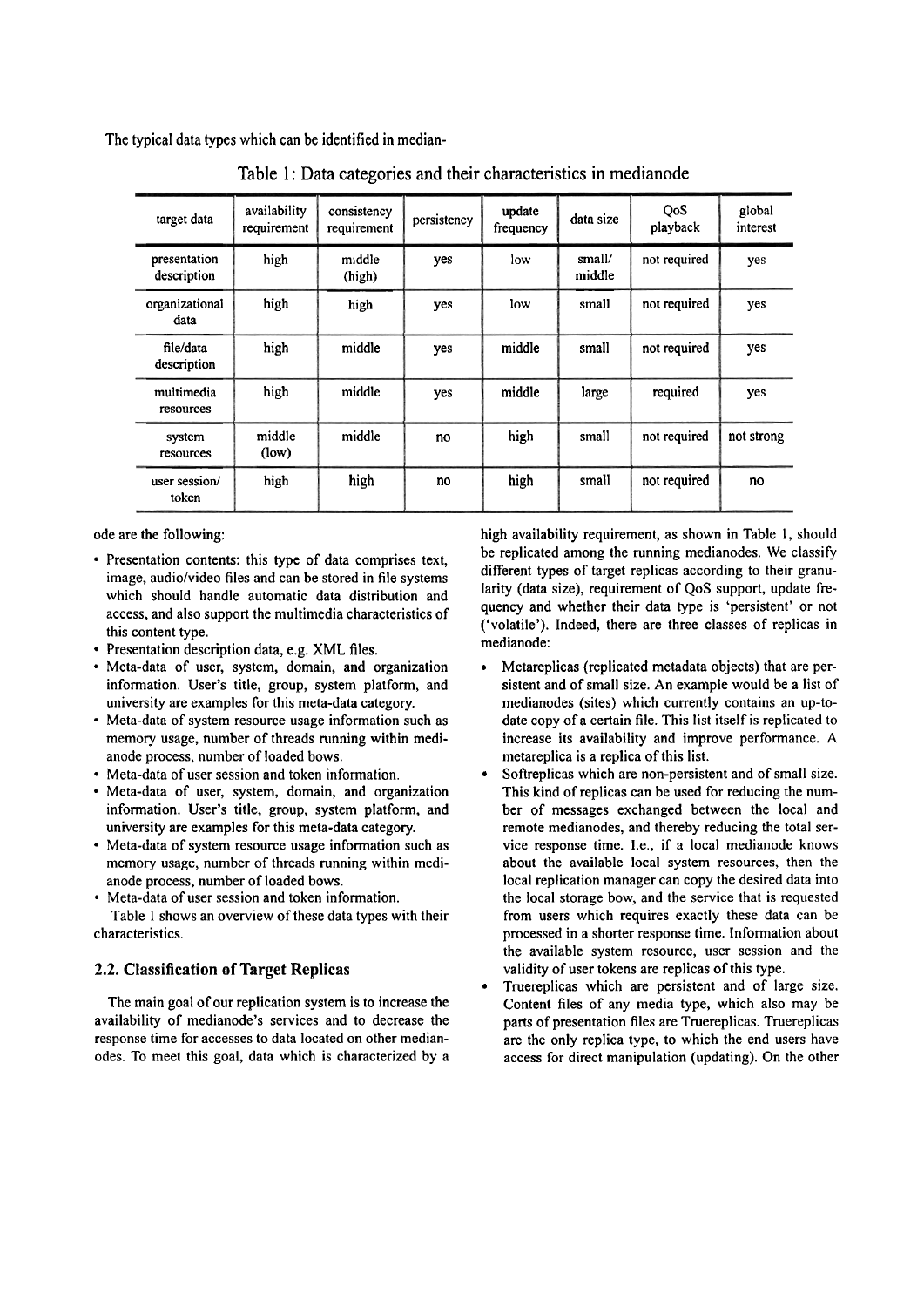

side, these are also the only replica type which requires the support of really high availability and QoS provision.

All replicas which are created and maintained by our replication system are an identical copy of original media. Replicas with errors (non-identical copy) are not allowed to be created. Furthermore, we do not support any replication service for function calls, and elementary data types.

#### **2.3. Concept of Logically Centralized Database**

For a technical realization of our proposed replication system in medianode, we use the concept of a so-called "logically centralized database (LCDB)" which especially enables the transparent access to presentation materials. Similar to the concept of location-independent identifiers in distributed database system[3], LCDB enables a mapping between logical and physical resources. So users do not need to know where presentation resources are located physically and how they are accessed. Requests from users, either for reading or writing any presentation materials, are first sent to the Access Bow of the local medianode that runs on the user's local machine. After successful check of the accessibility for the user and the availability of the requested resources, the corresponding storage bows send the target data to the users. Figure 1 illustrates the interface point, the bows building the LCDB and the interactions between the bows. Some additional remarks on LCDB are in order:

- According to the data types, all of the presentation contents and their meta-data are stored in corresponding storage bows.
- The 'front-end' of the storage bow API provides unique interface functions, independent of the data types: this is similar to the VFS (virtual file system) interface in UNIX systems.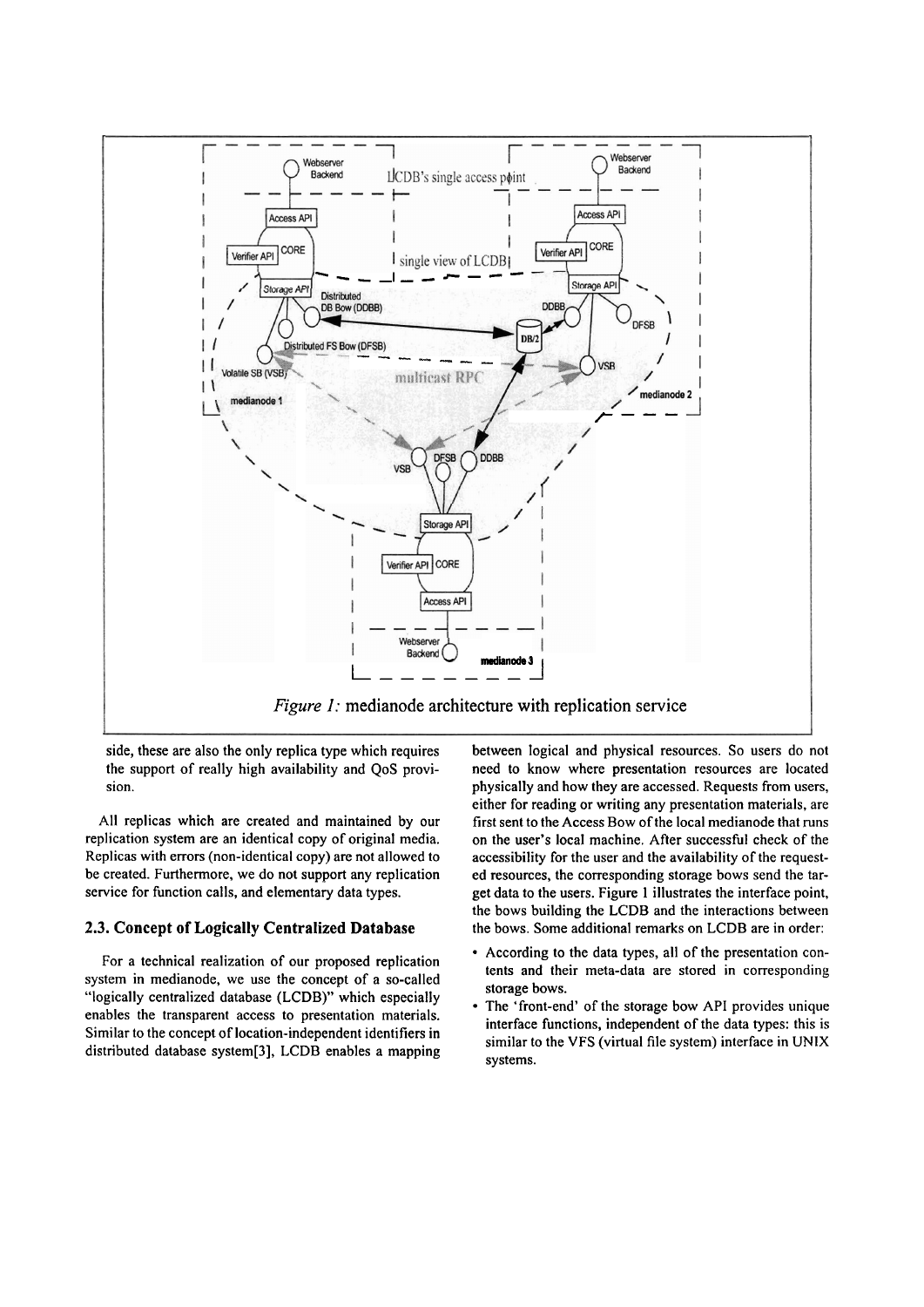

- Replication has to be supported for most storage bows, although the number of replicas and the update frequency may differ between the individual bows.
- For the update propagation between replication managers, a multicast **RPC** (remote procedure call) communication mechanism is used.

## **3. Design and Implementation Issues**

## **3.1. Scope of our Replication System**

In medianode, we mainly focus on the replication service for accessing data in terms of 'inter-medianode', i.e. between medianodes, by providing replica maintenance in each medianode. Consequently, a replication manager can be implemented as one or a set of medianode's bow instances in each medianode. The replication managers communicate among each other to exchange update information through the whole medianodes. A replication service within a medianode, i.e., 'intra-medianode', is not considered for the first stage of our implementation. However, the replication concept in this paper is straightforwardly applicable to the replication service for intra-medianode scope.

#### **3.2. The Replication Mechanism**

Basically, our replication system does not assume a client-server replication model, because there are no fixed clients and servers in the medianode architecture; every medianode may be client or Server depending on its current operations. peer-to-peer model with the following features is used for our replication system:

(a) Every replica manager keeps track of a local file table including replica information.

(b) Information whether and how many replicas are created is contained in every file table. I.e., each local replica manager keeps track of which remote replica managers (medianode) are caching which replicas.

(C) Any access to the local replica for reading is allowed, and guaranteed that the local cached replica is valid until notified otherwise.

(d) If any update happens, the corresponding replica manager sends a multicast-based update signal to the replica managers which have the replica of the updated replica and therefore members of the multicast group.

(e) To prevent excessive usage of multicast addresses, the multicast IP addresses through which the replica managers communicate can be organized in mall replica subgroups. Examples for such sub-groups are file directories or a set of presentations about the same lecture topic.

#### **3.3. Implementation Architecture**

To show a 'prove of concept', we have implemented a prototype of the proposed replication system model for Linux platform (Suse 7.0, Redhat **6.2).** Implemented are the replica manager (ReplVerifierBow), update transport manager (ReplTransportBow), replica service APls which are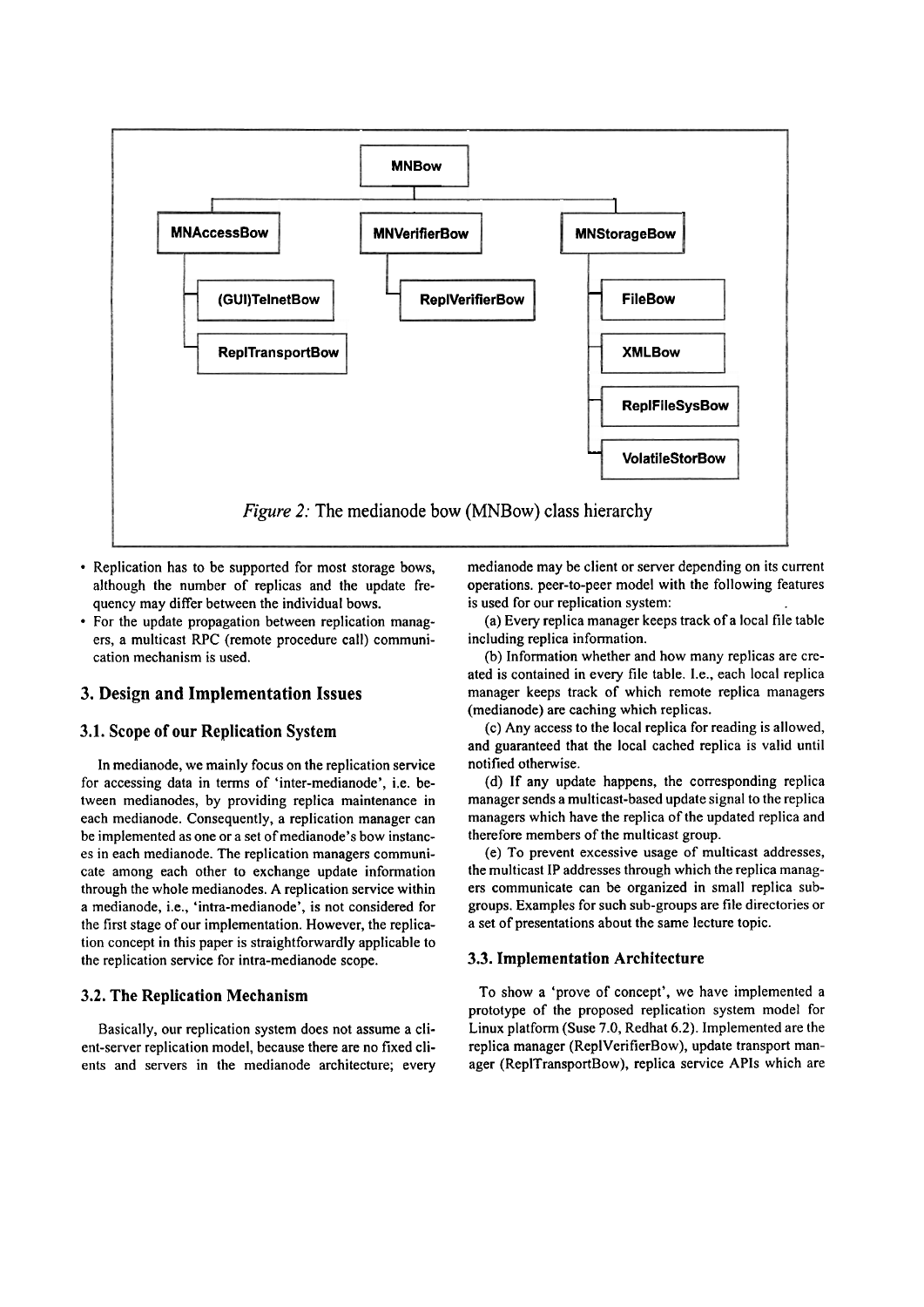Unix-like file operation functions such as open, create, read, write, close (ReplFileSysBow), and a Volatile storage bow which maintains user's session and token information. Figure 2 shows a class hierarchy of medianode's basic bows and of extended bows for the replication system. MNBow is the root class and the three bow APIs, MNAccessBow, MN-VerifierBow and MNStorageBow are implemented as MN-Bow's child class. [14] gives a detailed description of the implemented bows.

The interaction model for medianode's bows is based on a 'request-response' communication mechanism. A bow which needs to access data or services creates a request packet and sends it to the core. According to the request type, the core either processes the request packet directly, or forwards it to a respective bow. The processing results are sent to the origin bow in a response packet. The request and response packets contain all necessaty information for the communication between bows as well as for processing the requests. Based on this request-response mechanism, we experimented some presentation scenarios with and without a replication service.

#### **3.4. Initialization of Replication Service**

In this subsection, we describe the medianode's operation flow with the replication service. Basically, the replication service in medianode begins by creating media list and replica tables of the three replica types in each medianode. As shown in Figure 3, ReplFileSysBow sends a request packet via the core to ReplVerifierBow for creating a media list for media data which are located in the local medianode's file system (steps  $1-2$ ). Upon receiving the request packet, ReplVerifierBow creates media list which will be used to check the local availability of any required media data (step 3). ReplVerifierBow then builds the local replica tables for the two replica types, *Truereplicas* and *Metareplicas,* if the replica information exists already. **A**  medianode configuration file can specify the default location where replica information is stored. Every type of replica table contains a list of replicas with the information about organization, replica volume identifier, unique file name, file state, version number, number of replicas, a list of replica, a multicast IP address, and some additional file attributes, such as access right, creation/modification time, size, owner, and file type. The third replica table for the Softreplicas to which the local system resource, user session and token information belong may be needed to be created in terms of memory allocation, and the contents of this table can be partly filled when users request some certain services. Once the replica tables are created, they are stored in the local file System and accessible persistently.

## **3.5. Maintaining Replica Tables**

In medianode, these three replica tables are maintained locally by the local replication manager. So, there is no need to exchange any update-related messages for the files of which there is no replica created. This approach increases the system resource utilization, especially network resources, by decreasing the message numbers exchanged between the replication managers among the distributed medianodes. But, when any medianode wants to get a replica from the local replica tables, the desired replica elements are copied to the target medianode, and the replication manager at the target medianode keeps these replica elements separate in another replica table which is used only for the management of remote replicas, i.e. for the management of replicas for which their original files are stored in a remote medianode.

## **3.6. Acquiring a Replica to Remote Replication Managers**

Upon receiving the service requests (data access request) from users, the local medianode attempts to access the required data in a local storage bow (ReplFileSysBow) (step 4-5). In the case, when the data is not available locally, the local ReplFileSysBow sends a request packet to ReplVerifierBow to get a replica for the data (step 6). The ReplVerifierBow then start a process to acquire a replica by creating a corresponding request packet which is passed to ReplTransportBow (steps 7-8). The ReplTransportBow multicasts a data search request to all the peer replication managers and waits for replication managers to respond (step 9). The list of medianodes to which the multicast message is sent can be read from the medianode's configuration file. Whether the ReplTransportBow waits for all responses or receives the first one is dependent on the optimization policy which is given as configuration flag. After receiving the target replica, the ReplTransportBow sends a response packet to the ReplVerifierBow which then updates the corresponding replica tables, i.e., ReplVerifierBow adds the new replica element to the Truereplicas table and its metadata to the Metareplicas table, respectively (steps  $10 \sim 13$ ). Finally, the local ReplFileSysBow which originally issued replica creation request creates a response packet including the replica handle and then sends it to the MNAccessBow (steps  $14 - 15$ ).

#### **3.7. Update Distribution** & **Transport Mechanism**

The update distribution mechanisms in medianode differs between the three replica types and their managers. This is due to the fact that the three replica types have different levels of requirements on and characteristics of high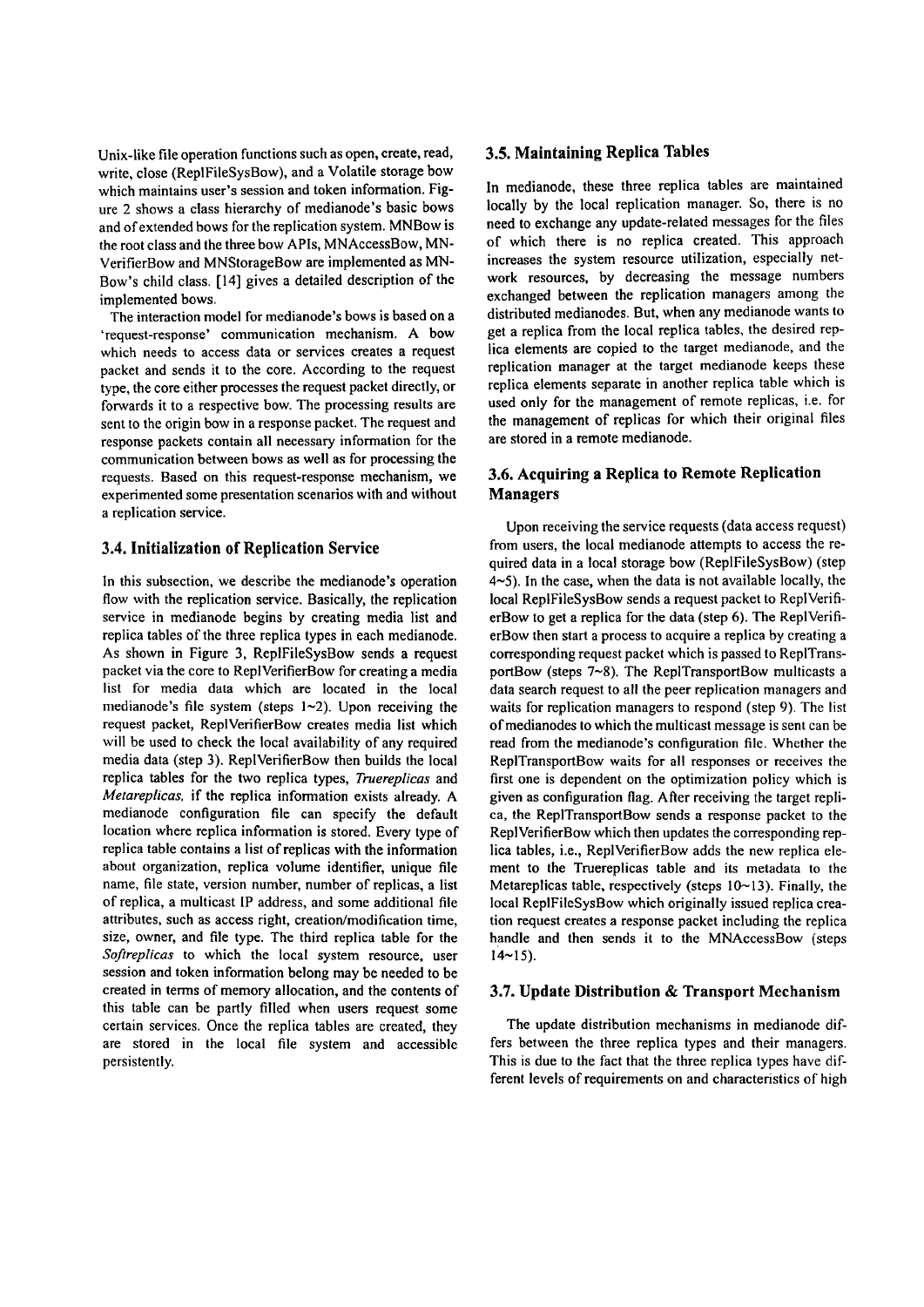

availability, update frequency and consistency. Experience from [4] and [5] also shows that differentiating update distribution strategies makes sense for web and other distributed documents.

The medianode's replication system offers a unique interface to the individual update signalling and transport protocols which are selectively and dynamically loaded and unloaded from the replica transport manager that is implemented as an instance of medianode's access bow. The update transport and signalling protocols used are:

- RPC protocol [2] as a simple update distribution protocol. This mechanism is mainly used at the first step of our simple and fast implementation.
- A multicast based RPC communication mechanism. In this case, the updates are propagated via multicast other replica managers which are members of the multicast group. RPC2 **[6,9]** is used for the first implementation. RPC2 offers the transmission of large files, such as the updated AV content files or diff-files, by using the Side Effect Descriptor. But, the RPC2 with Side Effect Descriptor does not guarantee any reliable transport of updates.

## **3.8. Approaches for Resolving Update Conflicts**

The possible conflicts that could appear during the shared use of presentational data and files are either (a) up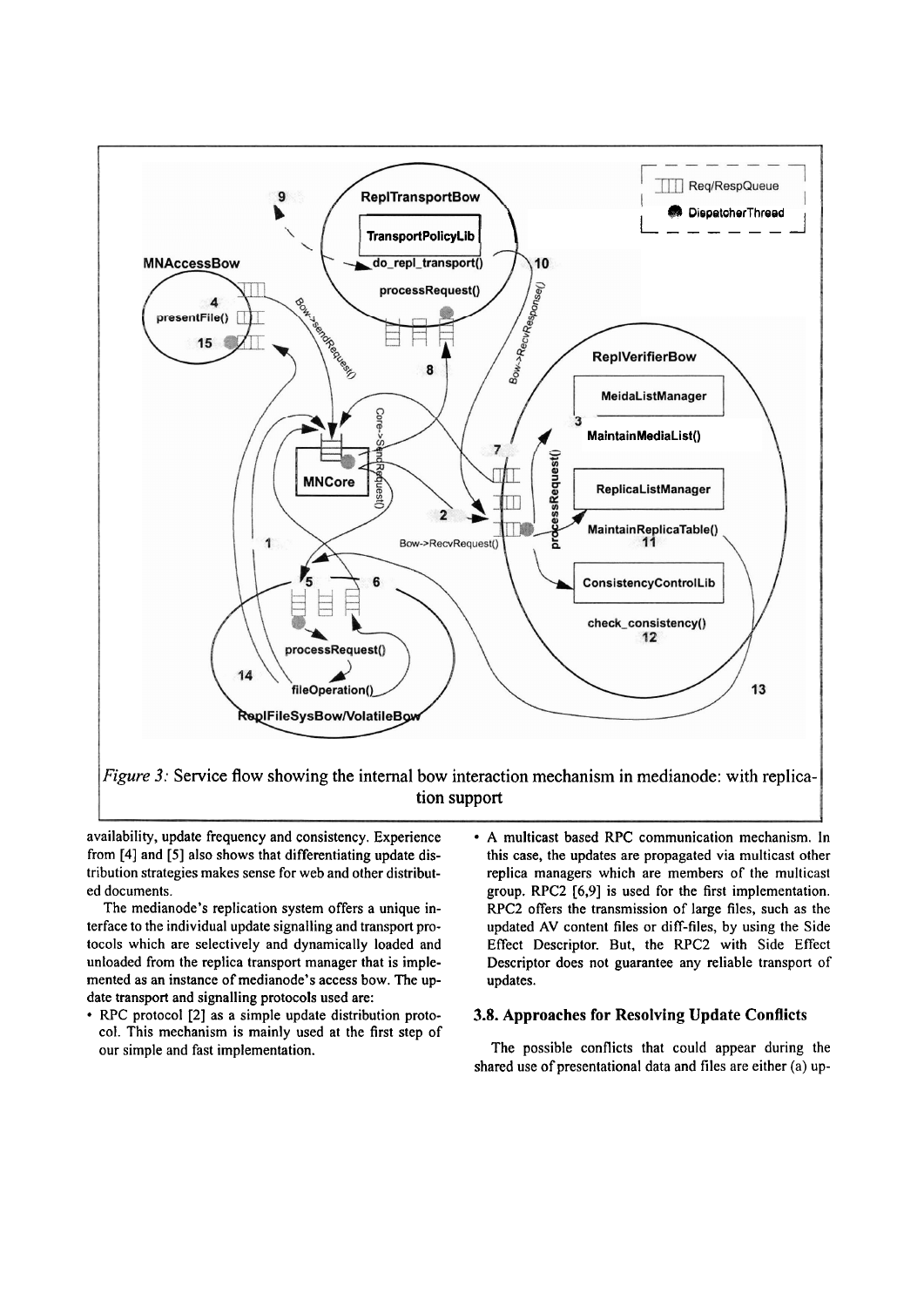date conflict when two or more replicas of an existing file are concurrently updated, (b) naming conflict when two (or more) different files are given concurrently the same name, and (c) update/delete conflict that occur when one replica of a file is updated while another is deleted. In most existing replication systems, the conflict resolving problem for update conflicts was treated as a minor problem. It was argued that most files do not get any conflicting updates, with the reason that only one person tends to update them[8]. Depending on the used replication model and policy, there are different approaches to resolving update conflicts, of which our replication system will use the following strategies [2, 6, 7, 1 I]:

- Swapping to exchange the local peer's update with other peer's updates;
- Dominating to ignore the updates of other peers and to keep the local tentative update as a final update;
- Merging to integrate two or more updates and build one new update table;

## **4. Related Work**

There are many works and approaches to replication. The approaches differ for distributed file systems from those for Intemet-based distributed web Servers and those for transaction-based distributed database systems. Wellknown replication Systems in distributed file systems are Coda[6], Roam[l I], Rumor[l3] and Ficus[l7] which keep the file service semantics of Unix. Therefore, they support to develop applications based on them. They are based either on a client-server model or a peer-to-peer model. Often they use optimistic replication which can hide the effects of network latency. Their replication granularity is mostly the file system volume, with a large size and low number of replicas. There is some work on optimization for these examples concerning of update protocol and replica unit. To keep the delay small and therefore maintain realtime interaction, it was desirable to use an unreliable transport protocol such as UDP. In the earlier phases, many approaches used unicast-based data exchange, by which the replication managers communicated with each other one-to-one. This caused large delays and prevented realtime interaction. To overcome this problem, multicastbased communication has used recently [6, 8, 15, 16]. For Coda, the RPC2 protocol is used for multicast-based update exchange, which provides with the *Side Effect Descriptor* transmission of large files.

For limiting the amount of storage used by a particular replica, Rumor and Roam developed the selective replication scheme[12]. A particular user, who only needs a few of the files in a volume, can control which files to store in his local replica with selective replication. A disadvantage of selective replication is the 'full backstoring' mechanism: if a particular replica Stores a particular file in a volume, all directories in the path of that file in the replicated volume must also be stored.

JetFile[8] is a prototyped distributed file system which uses multicast communication and optimistic strategies for synchronization and distribution. The main merit of JetFile is its multicast-based callback mechanism by which the components of JetFile, such as file manager and versioning manager interact to exchange update information. Using the multicast-based callback, JetFile distributes the centralized update information which is normally kept by the server over a number of multicast routers. However, the multicast callbacks in JetFile are not guaranteed to actually reach all replication peers, and the centralized versioning server, which is responsible for serialization of all updates, can lead to a overloaded system state. Furthermore, none of the existing replication systems supports quality of service (QoS) characteristics of (file) data which they handle and replicate.

#### **5. Summary and Future Work**

Replication of presentation materials and meta-data is a fundamental technique for providing high availability, fault tolerance and quality of service (QoS) in distributed multimedia systems. In this Paper, we discussed some relevant design and implementation issues of a replication mechanism for a distributed multimedia system medianode. After analyzing the characteristics of presentational media types, we classified three different types of target replicas according to their granularity, requirement of QoS support, update frequency. We also described the proposed replication maintenance mechanism, e.g. how and when replicas are created and how the updates are signalled and transported.

We are currently in the process of implementing the conflict resolving mechanism and versioning and storage/transport load levelling mechanisms, which are integrated with the replication manager. With the forthcoming implementation we will be able to build medianode as a highly available, scalable and cooperative, distributed media server for multimedia-enhanced teaching. The next working steps are to evaluate the efficiency of our replica maintenance mechanism and to design other replication service components. We are intensively investigating for the following issues for extension of our replication system:

Reliable multicast-based update distribution mechanism: in the multicast-based replication environment, the replicas and their updates should be propagated 100% correctly to avoid any inconsistency between replicas. Although the **RPC2** offers the multicast-based transmission, it does not guarantee any reliable transport of updates. LC-RTP (Loss Collection RTP)[IO] is one of